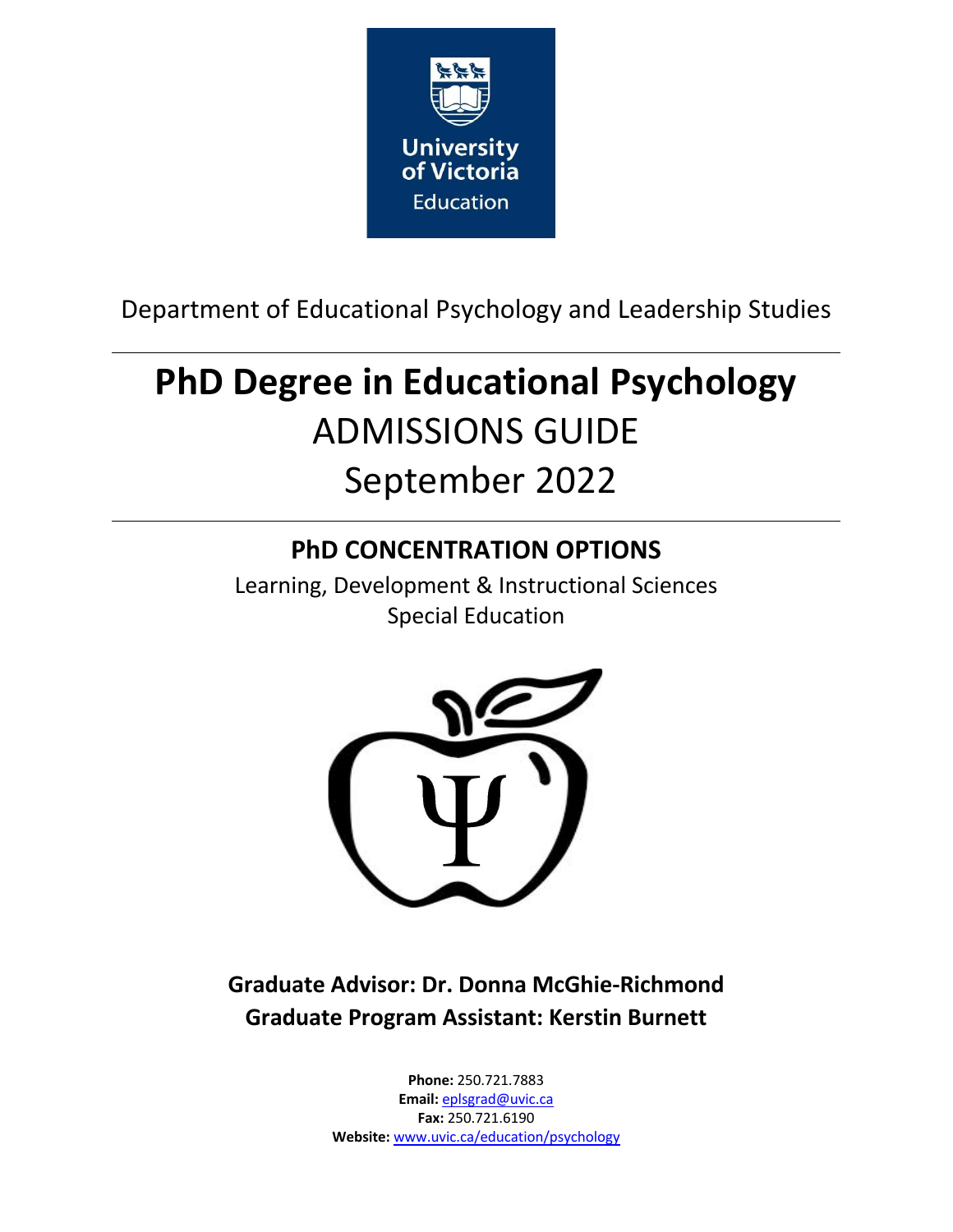## **Doctoral Studies in Educational Psychology 2021**

| <b>Table of Contents</b>                                        |                |  |
|-----------------------------------------------------------------|----------------|--|
| <b>Table of Contents</b>                                        | $\mathbf 1$    |  |
| Why Study Educational Psychology at the University of Victoria? | 1              |  |
| <b>Program Description</b>                                      | $\mathbf{1}$   |  |
| <b>Program Requirements</b>                                     | $\mathbf{1}$   |  |
| <b>Educational Psychology Faculty</b>                           | $\overline{2}$ |  |
| <b>Financial Assistance</b>                                     | 3              |  |
| <b>Requirements for Admission</b>                               | 4              |  |
| <b>Application Deadline</b>                                     | 5              |  |
| <b>Application Assistance</b>                                   | 5              |  |
| Application Checklist for PhD Program                           | 6              |  |
| <b>Graduate Program Contacts</b>                                | 7              |  |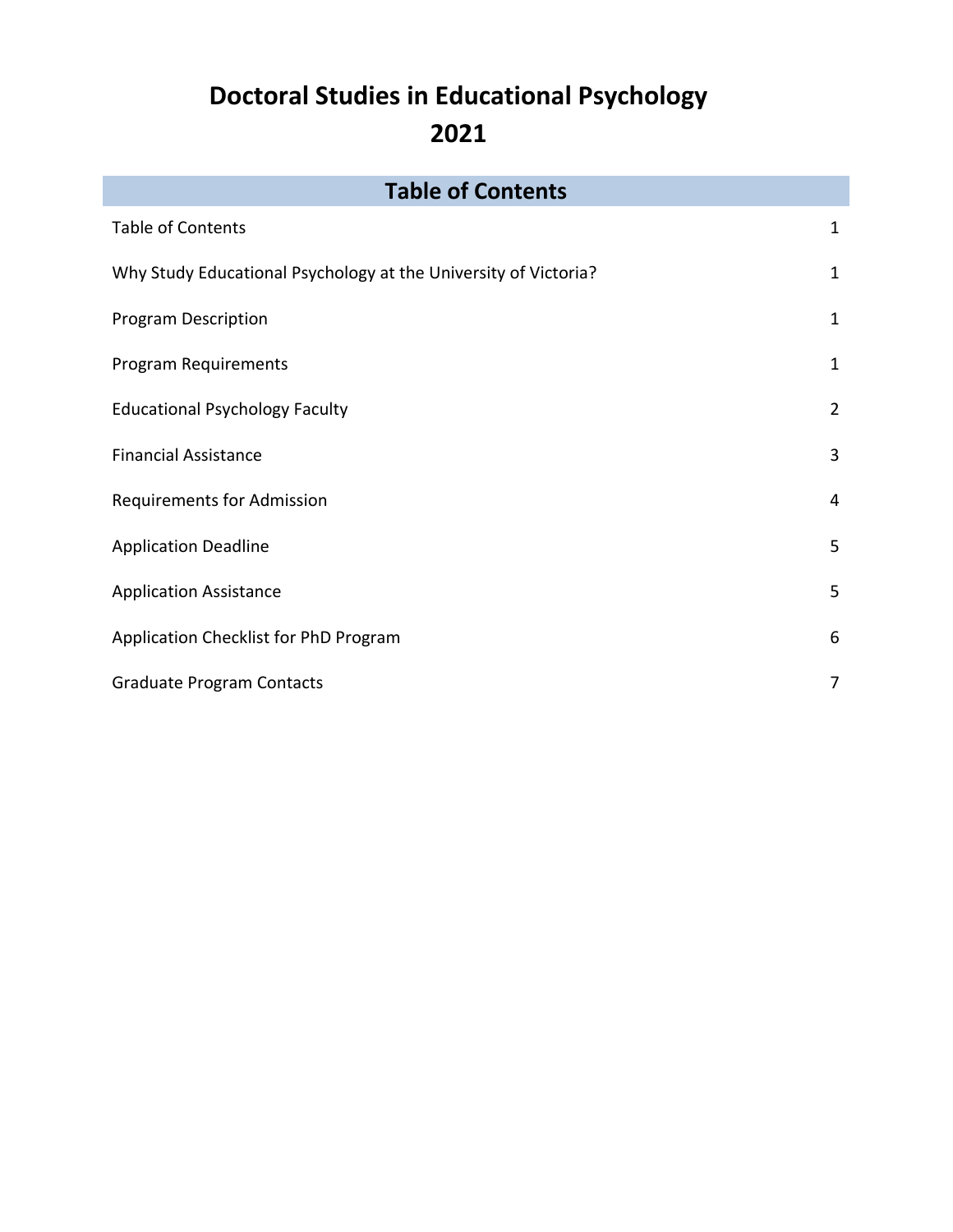## **Why Study Educational Psychology at the University of Victoria?**

- 1. Small, intensive programs with close faculty contact.
- 2. An individually planned program culminating in a dissertation.
- 3. Excellent record of post-graduation employment.
- 4. Fellowships and scholarships are available.
- 5. Research and teaching assistantships are available.

## **Program Description**

The doctoral program in educational psychology permits concentrations in both Special Education and in Learning and Development. Normally students are admitted every year depending on the quality of applications received and faculty availability.

Each student's program of studies is individually planned. It is expected that there will be considerable variation among students as a result of differences in academic background and experience, research interests and future professional goals. The program of studies requires that a broad knowledge of the field or fields of study be demonstrated through the successful completion of candidacy examinations. A major portion of the doctoral program is devoted to a research project culminating in a dissertation, which satisfies the requirements and standards of the Department of Educational Psychology & Leadership Studies and the Faculty of Graduate Studies.

Typically, the doctoral program only takes applications to be considered for a September entry point. If you are interested in applying for a January entry point please contact the graduate program assistant at eplsgrad@uvic.ca or 250-721-7883, to obtain permission before you apply.

### **Program Requirements**

The minimum total number of units required for the PhD program is 46.5 units. The program requires a minimum of 13.5 units of coursework, a candidacy examination (3.0 units), and a dissertation (minimum 30.0 units). Of the 13.5 units of coursework required, all students must take ED-D 660 (Doctoral Seminar in Contemporary Issues in Educational Psychology), and a minimum of 4.5 units of advanced statistics/research methodology.

A student may transfer a maximum of 3.0 units of graduate credits to his/her doctoral program if the course(s) was completed before entering the doctoral program and not used to obtain any degrees. Courses eligible for transfer must be relevant to the program of study and completed within five years of the date of application. The transfer must be approved by the student's supervisory committee and the graduate advisor for the program area.

A minimum residency of one year is required. During the residency year, students are expected to be committed **full time** to their studies. Normally, a student proceeding toward a doctoral degree will be required to complete all the requirements within seven years from the date of first registration in the program.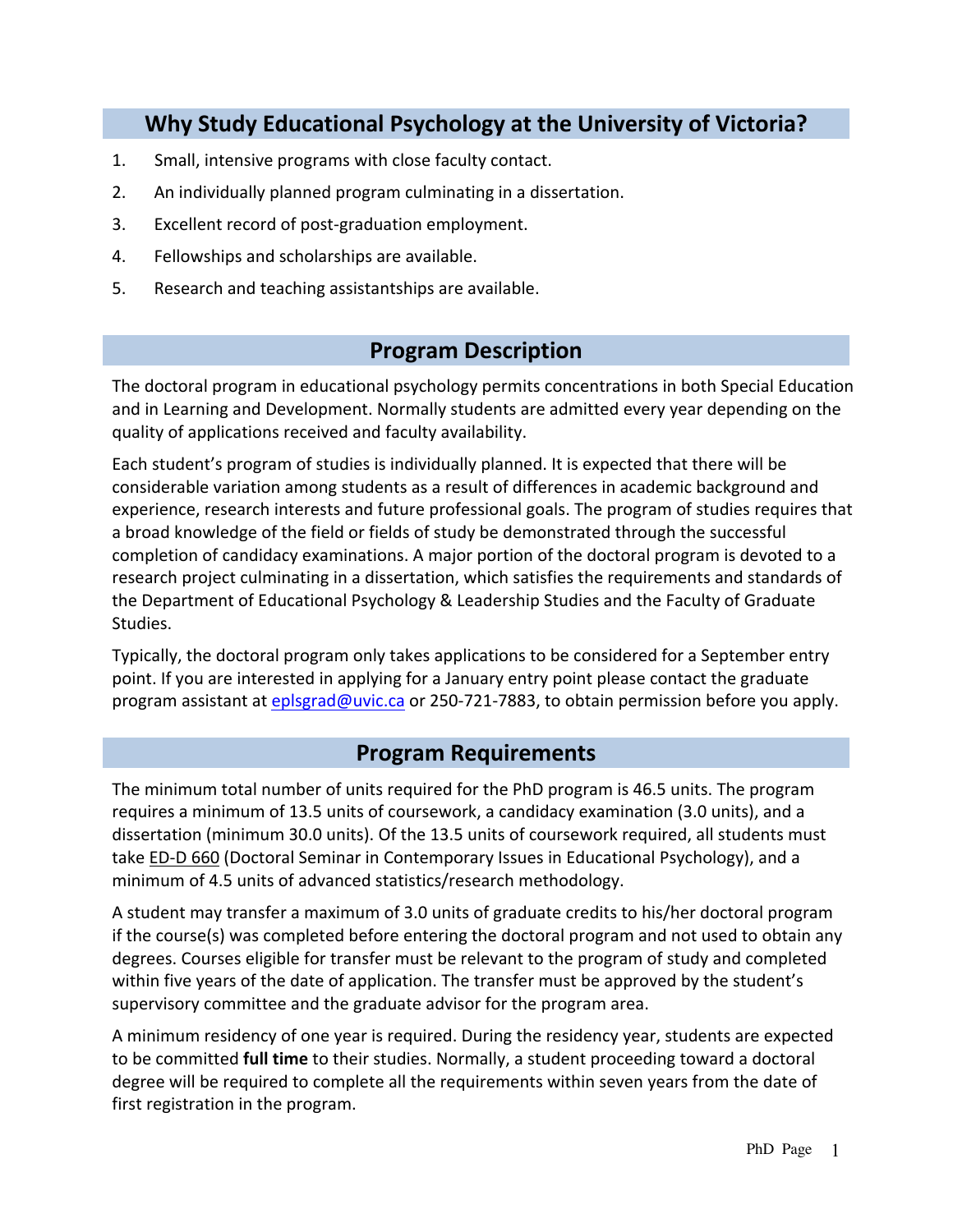PhD students write candidacy examinations in research methodology and in their area of specialization (for example, learning and development) within educational psychology. The format normally consists of two written papers followed by an oral examination. In the oral examination, the candidate will be examined on both research methodology and his/her area of specialization.

A degree will not be awarded in less than 24 consecutive months from the time of first registration. Students are required to register in every term from the time of admission until the requirements of the degree have been met, or formally withdraw in accordance with regulations set out in the University of Victoria's academic calendar.

### **Educational Psychology Faculty**

#### **Wanda Boyer, PhD (Southern Mississippi)**

Early childhood: learning and development and elementary education, self-regulated learning, play therapy, special education, family development, research designs, research ethics.

#### **Allyson Hadwin, PhD (Simon Fraser)**

Instructional psychology, learning/educational technologies, self-regulated learning, computer-supported collaborative learning, learning strategies, learning sciences.

#### **Gina Harrison, PhD (British Columbia) R.Psych.**

Cognitive and linguistic processes involved in processing written language, specific learning difficulties (especially developmental dyslexia), assessment in special education, school psychology.

#### **Joan M. Martin, PhD (Notre Dame)**

Child and adolescent development, achievement motivation, emotion and cognition, developmental psychopathology.

#### **Donna McGhie-Richmond, PhD (OISE, Tor**)

Inclusive education, teacher beliefs and practices in inclusive classrooms, teacher education, teaching online, instructional and universal design for learning, assistive and learning technologies.

#### **Jillian Roberts, PhD (Calgary) R. Psych.**

Medically fragile school children, concepts of quality of life, psychology of the individual, program planning, ethics and qualitative research methodology.

#### **John C. Walsh, PhD (Simon Fraser) R.Psych.**

Cognition and motivation, quantitative methods, multivariate techniques; school psychology, assessment of children with learning problem.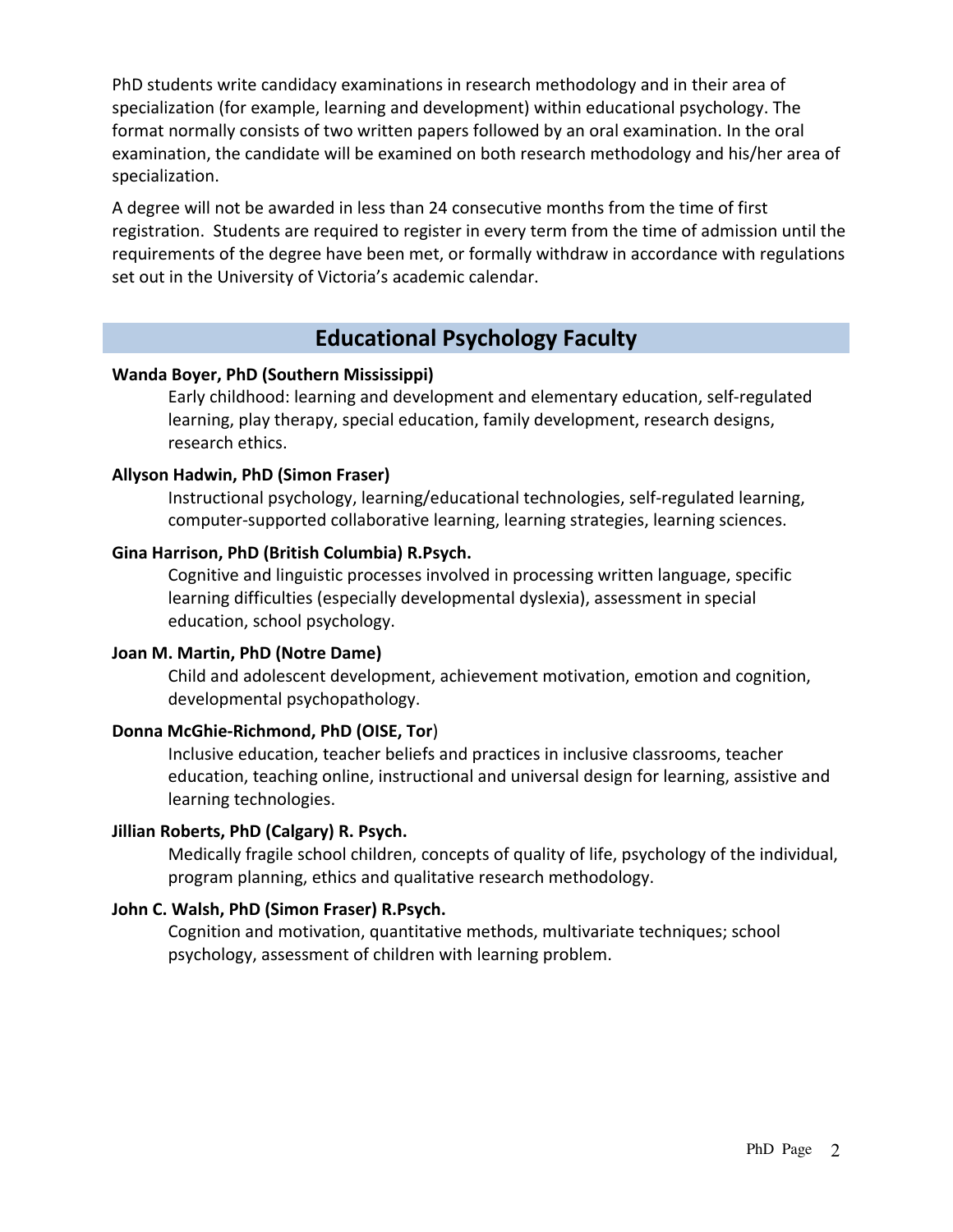## **Financial Assistance**

#### **Fellowships and scholarships**

- $\triangleright$  The University of Victoria awards a limited number of Graduate Fellowships for full-time study. No duties are involved. The awards are competitive and are based on academic standing. All students admitted to the program and assessed with a 7.0 or higher GPA will be considered. As a PhD student you are eligible for 3 years of funding and may be considered for a fourth, depending on your progress in the program.
- $\triangleright$  A small number of donor scholarships and awards are available to EPLS students in late August/ early September. The graduate secretary will notify all students when and how to apply.
- $\triangleright$  Students with strong GPAs are encouraged to apply for SSHRC fellowships early in the fall semester. These awards are competitive and compare students on three main criteria: academic excellence, research potential, and communication skills. Students should consult with their supervisor to discuss application procedures. For more information about these awards see: www.sshrc-crsh.gc.ca
- $\triangleright$  Please visit the University of Victoria's Financial Aid page for information on bursaries, student loans, awards, etc: www.uvic.ca/registrar/safa
- $\triangleright$  International students can find additional funding opportunities on the UVic International website: www.uvic.ca/international/inbound-students/funding

#### **Paid research assistantships**

 $\triangleright$  Paid research assistantships are available with individual faculty in the department. These assistantships are usually supported through grant funding. They are available to a limited number of qualified students. Students interested in research assistantships should contact faculty members directly.

#### **Paid teaching assistantships**

 $\triangleright$  Paid teaching assistantships (TA) are available within the department of Educational Psychology & Leadership Studies to a limited number of qualified students. The number of teaching assistantships varies yearly. All available TA positions are emailed to student and posted on the departmental website. If you are interested in the TA position, you would apply as outlined.

#### **Work study program**

 $\triangleright$  The Work Study Program is funded by the University of Victoria Student Awards and Financial Aid department. The objective of the program is to provide additional financial assistance through on-campus part-time employment opportunities for students with documented financial need. The Work Study Program runs from September to April of each academic year. Students may only hold one work study position at one time. Additional information is available online at: www.uvic.ca/registrar/safa/work-study

#### **Co-operative education and work placements**

 $\triangleright$  It is possible for graduate students to combine their graduate studies with co-op education in which they apply knowledge and skills in paid work placements across Canada. This usually involves extending program completion by two semesters. For more information please contact: spaco@uvic.ca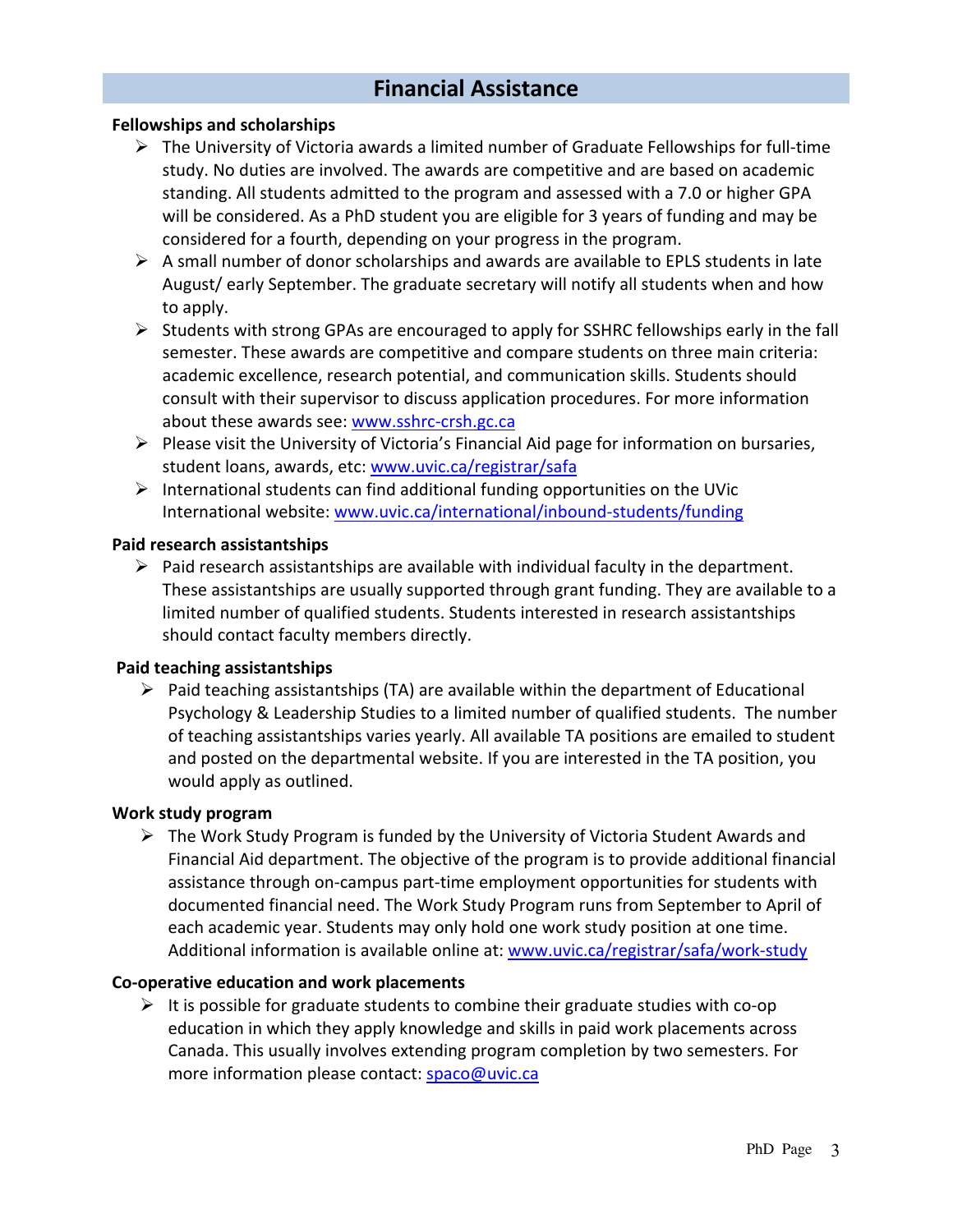## **Requirements for Admission**

#### 1. **Graduate Record Exam (GRE)**\*

Applicants must submit scores (no greater than 5 years old). No specific cut-off scores are used to determine entrance**. No application will be adjudicated until scores has been received.**

2. **Completion of a master's degree with thesis in a field related to educational psychology from a recognized university**

Applicants must submit a copy of the applicant's master's thesis.

#### 3. **Required prerequisite courses**

Candidates must have completed graduate level courses in (1) statistical methods and (2) research methods.

4. **Statement of research experience and interests** (not to exceed 3 pages, double spaced, in length)

Applicants are asked to address the following issues/questions:

- (i) A description of previous research and work experience related to your area of doctoral study
- (ii) A description of past and present research interests in educational psychology
- (iii) A statement describing your intended research area during your doctoral studies
- (iv) Name two Faculty members with whom you might like to work. For each, provide a brief explanation about how your research interests connect with the faculty members.
- 5. **A letter of intent** (not to exceed 5 pages, double spaced, in length)

Applicants are asked to address the following issues/questions:

- (i) Discuss your reasons for pursuing doctoral studies in educational psychology.
- (ii) How might enrollment in an educational psychology doctoral program at the University of Victoria help you meet your immediate and long-term professional goals?
- (iii) What are your strengths and weaknesses as a learner? In addition, please provide any other relevant information that you think would help the admissions committee to know about you as a person and a potential educational psychologist.

#### 6. **A current curriculum vitae**

#### 7. **Assessment reports (3)**

Each applicant is required to submit three confidential assessment reports from persons who are in positions to comment on the candidate's abilities and performance. One must be from the student's Master's thesis supervisor and at least one other should be from a professor from whom you have taken a graduate-level course. It is not acceptable to have an assessment report completed by a coworker or friend. The names and email addresses of your chosen assessors are required when you submit your application. It is important that you contact your referees prior to providing them here in order to confirm their willingness to provide you with an assessment. A letter of reference may also be supplied as part of the assessment report. UVic will send assessment form information directly to your referees upon submission of your application.

Completed assessment reports will be collected electronically alongside your application information. For more information on these reports visit:

www.uvic.ca/graduatestudies/admissions/admissions/beforeapplying/documents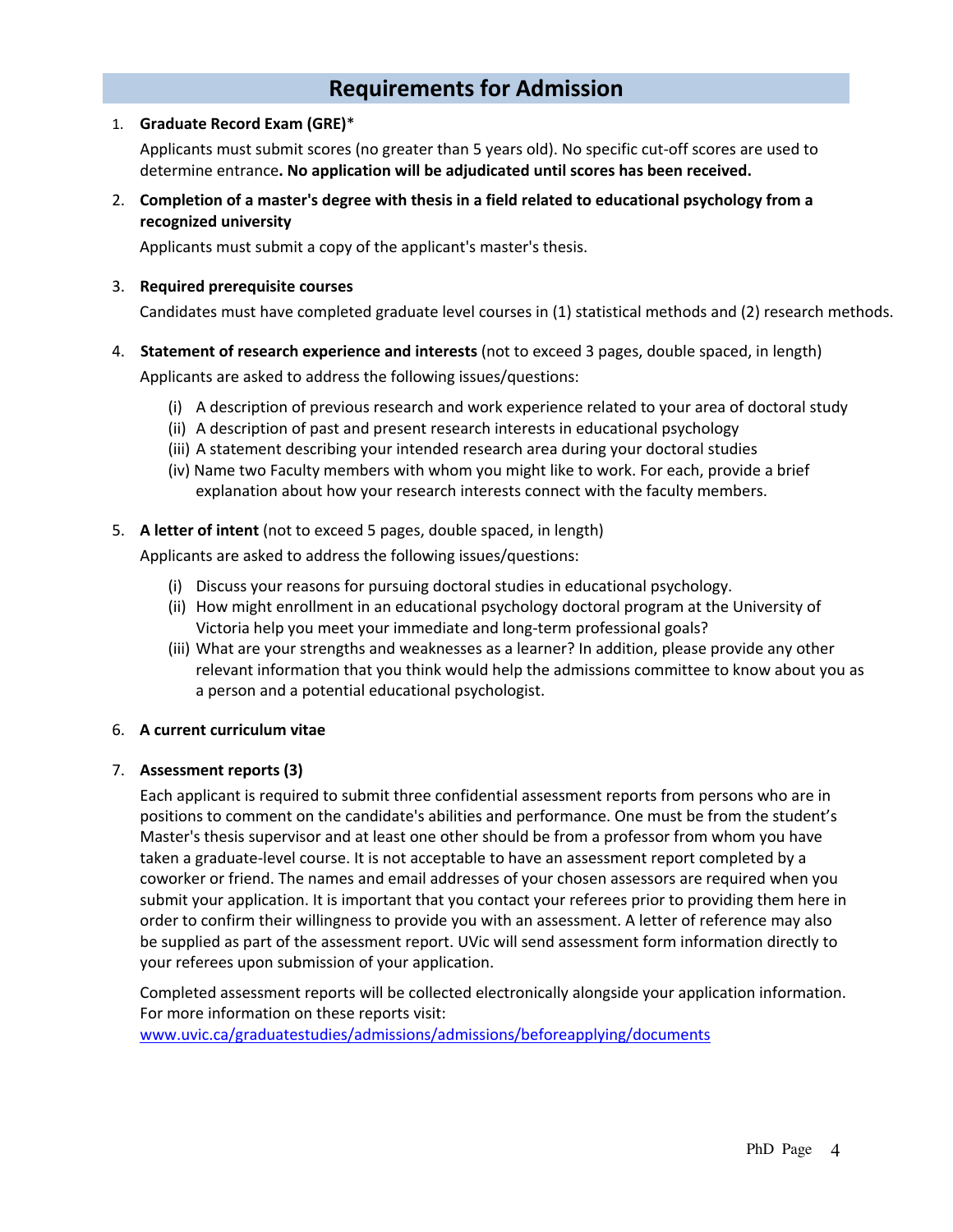8. **English language requirement** (for applicants whose first language is not English only)

Applicants whose first language is not English, and who have not resided in a designated Englishspeaking country for three years immediately prior to the entry-point applied for, must provide proof of English Language proficiency. Only TOEFL, IELTS or MELAB tests are accepted. Official test score reports must be sent directly to the University of Victoria by the testing agency. Scores older than two years are not acceptable. Applicants holding a recognized degree from a designated English-speaking country are exempted from the Language proficiency requirements. Visit the following website for details and required scores: www.uvic.ca/education/psychology/studentresources/english-proficiency

## **Application Deadline**

**February 1st, 2022**

## **Application Assistance**

- Ø **Applicants are encouraged to begin the application process early**, as there is often a delay in obtaining the necessary supporting documents (e.g., references, GRE scores). Graduate Admissions is particularly busy and it is advisable to have all supporting documents in as early as possible to avoid a processing delay.
- Ø **Make sure you are aware of all the program requirements.**
- Ø **All required documents should be uploaded with your application**. Please see the submission instructions and supporting documents here: www.uvic.ca/graduatestudies/admissions/admissions/beforeapplying/documents
- Ø **Submit your application online:** www.uvic.ca/application. Fill out the application clearly and completely. You must include information for all post-secondary institutions at which you registered for courses. Failure to disclose may result in having your admission and registration cancelled.
- Ø **Include the application fee with your application** you must pay online with a credit card.
- Ø **Use the Application Checklist** below to ensure the proper documents are sent to the proper place. Failure to do so may result in an incomplete application and may jeopardize the application.
- $\triangleright$  Your file will not be evaluated until all required documents are received.

For assistance with the department admissions policy and procedure contact: **Graduate Program Assistant, eplsgrad@uvic.ca or 250-721-7883**

For assistance with the Graduate Admissions policy and procedures contact: **GARO Adviser, grad7@uvic.ca or 250-721-7974**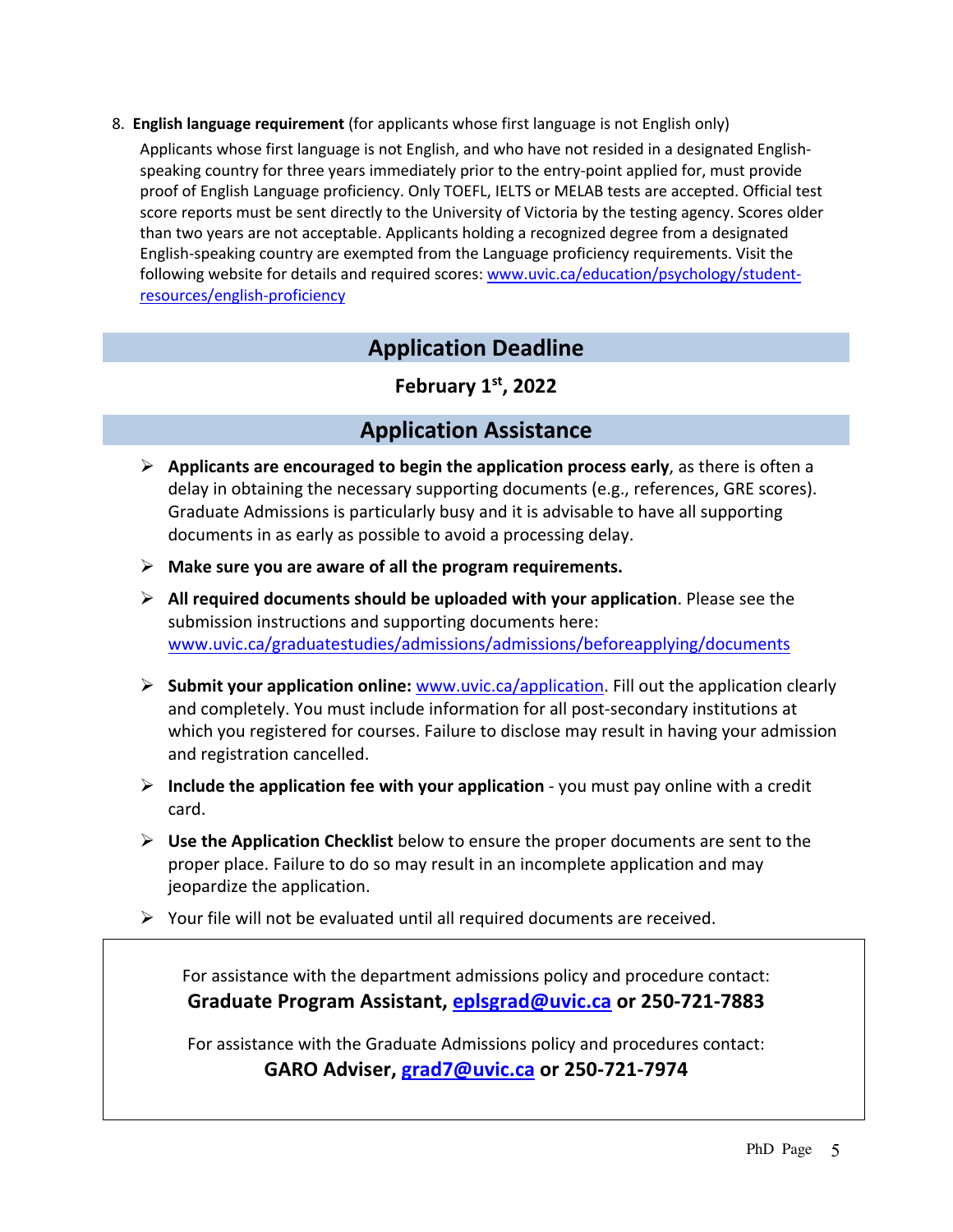## **Application Checklist for PhD Program**

| Apply and upload required documents (PDF format) online at: www.uvic.ca/application by<br>the deadline indicated above for term of entry                                                                                                                                                                                                                                                                                     |  |  |
|------------------------------------------------------------------------------------------------------------------------------------------------------------------------------------------------------------------------------------------------------------------------------------------------------------------------------------------------------------------------------------------------------------------------------|--|--|
| Submit an online application and pay the application fee<br>□                                                                                                                                                                                                                                                                                                                                                                |  |  |
| $\Box$<br>Upload the following documents with your application<br><b>Personal Statement</b><br>$\Box$<br><b>Research Statement</b><br>П<br>□<br>Curriculum Vitae<br><b>Thesis</b><br>□<br><b>Unofficial transcripts</b><br>$\Box$<br><b>Unofficial GRE Scores</b><br>$\Box$<br>$\Box$<br>Unofficial English Language Scores<br>For applicants who are re-applying: A letter stating actions taken to strengthen the new<br>□ |  |  |
| application                                                                                                                                                                                                                                                                                                                                                                                                                  |  |  |
| Due 2 weeks after application deadline: Results must be received directly from testing body.<br><b>Official GRE Scores</b><br>П<br>For International Applicants only: Official English Language Proficiency<br>□                                                                                                                                                                                                             |  |  |
| Due 2 weeks after application deadline: Submitted directly to UVic by your referees.                                                                                                                                                                                                                                                                                                                                         |  |  |
| $\Box$ Assessment Report #1<br>$\Box$ Assessment Report #2<br>$\Box$ Assessment Report #3                                                                                                                                                                                                                                                                                                                                    |  |  |
| If offered admission to the program, mail final transcript(s) to Graduate Admissions and<br><b>Records:</b><br><b>Graduate Admissions and Records</b><br>University of Victoria<br>PO Box 3025 STN CSC<br>Victoria BC V8W 3P2 Canada                                                                                                                                                                                         |  |  |
| Copy of your official transcript(s)<br>□                                                                                                                                                                                                                                                                                                                                                                                     |  |  |

*NOTE: You do not need to mail in official transcripts for courses taken at UVic*